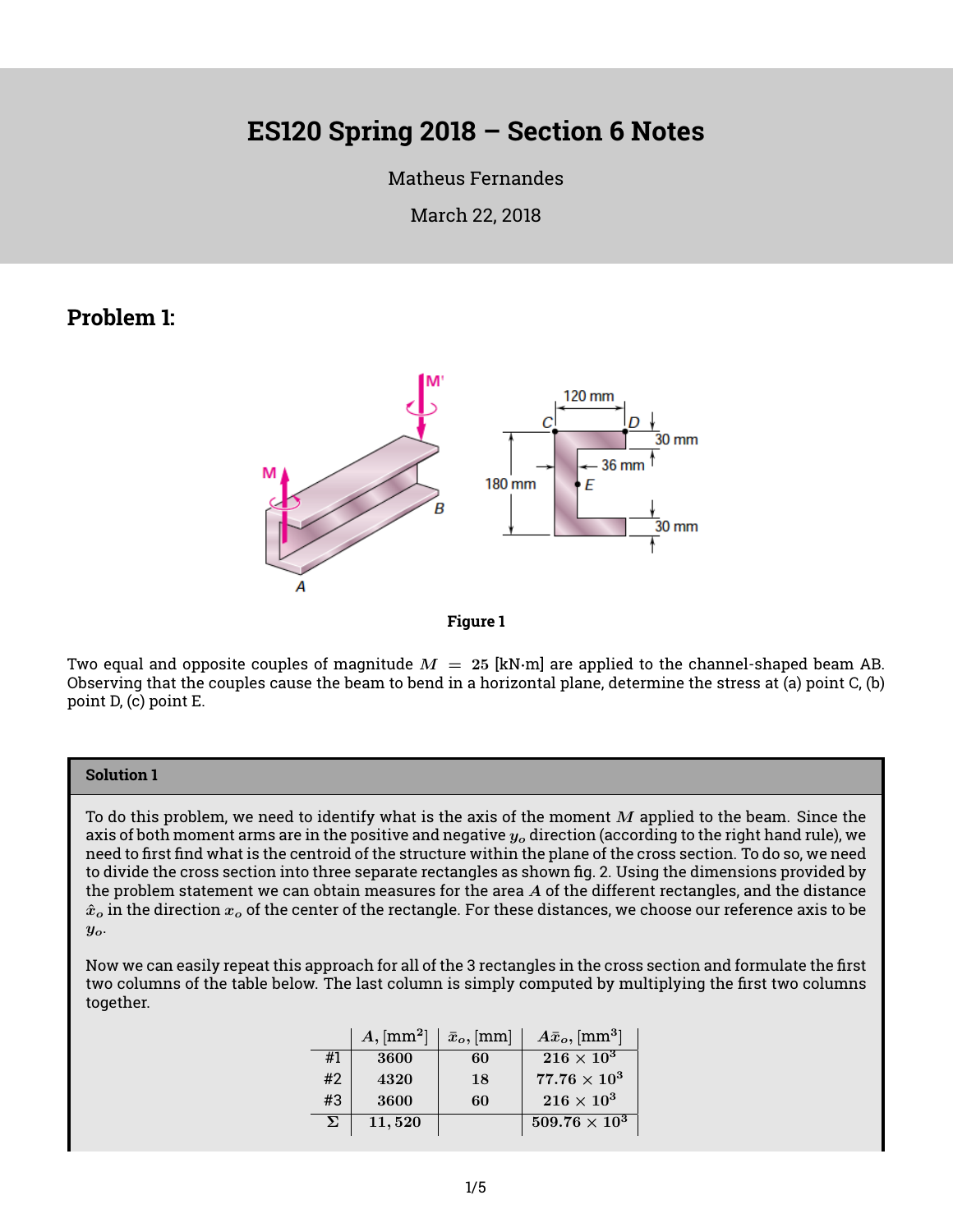(1)

<span id="page-1-0"></span>Using this table we have all of the information we need to compute the centroid distance  $\bar{x}$  from the axis  $\bar{y}_o$ using the equation:





Using the structure's centroid information, we can now compute the distance  $d$  from a rectangles center to the centroid of the structure. We will get a different  $d$  for each of the rectangles

$$
d_1 = 60 - 44.25 = 15.75 \text{ [mm]}
$$
  
\n
$$
d_2 = 44.25 - 1.8 = 26.26 \text{ [mm]}
$$
  
\n
$$
d_3 = 60 - 44.25 = 15.75 \text{ [mm]}
$$
\n(2)

We're ready to compute the second moment of inertia for the three different rectangles using the parallel axis theorem. **The parallel axis theorem states** that if the body is made to rotate instead about a new axis which is parallel to the first axis and displaced from it by a distance d, then the moment of inertia I with respect to the new axis is related to  $I_{cm}$  (center of mass) by

$$
I = I_{cm} + Ad^2 \tag{3}
$$

In other words, we must simply compute the moment of inertia of a given rectangle and offset the centroid by the distance between the two axis squared multiplied by the area. Always remember to define b and h according to the axis of rotation, which for this case is  $y_o$ . Let's use this information to compute the moment of inertias for this problem

$$
I_1 = I_3 = \frac{1}{12}b_1h_1^3 + A_1d_1^2 = \frac{1}{12}(30)(120)^3 + (3600)(15.75)^2 = 5.2130 \times 10^6 \text{ [mm$^4$]}
$$
 (4)

$$
I_2 = \frac{1}{12}b_2h_2^3 + A_2d_2^2 = \frac{1}{12}(120)(36)^3 + (4320)(26.25)^3 = 3.4433 \times 10^6 \text{ [mm$^4$]}
$$
 (5)

All of the work done so far gets us to the final goal of computing the moment of inertia of this slightly complex cross section. So the final step of this journey is to add these offset moment of inertias with respect to the centroid of the cross section together, namely

$$
I = I_1 + I_2 + I_3 = 2I_1 + I_2 = 13.8694 \times 10^{-6} \text{ [m}^4 \text{]}
$$
 (6)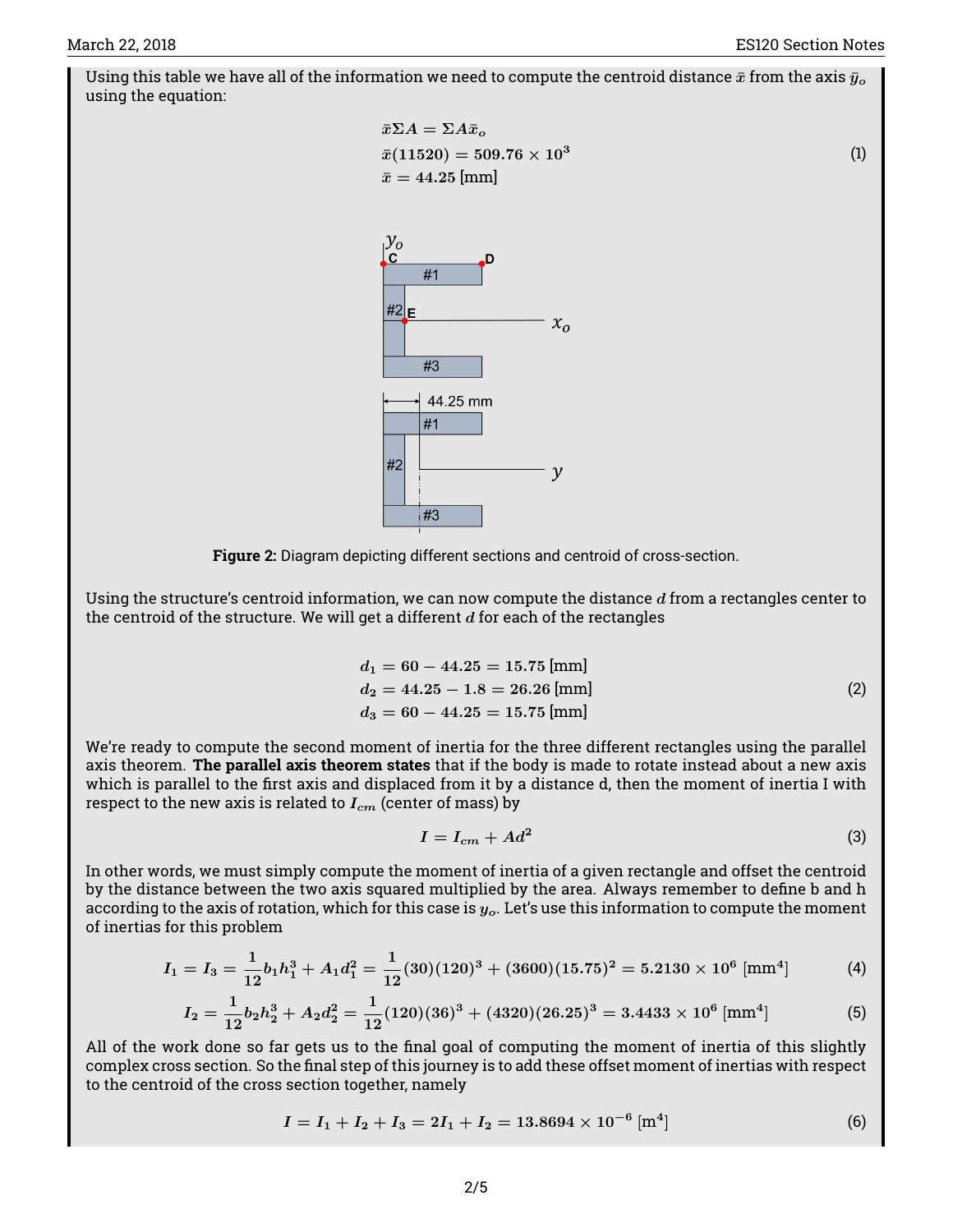Now for the different parts of the problem we must compute the distance of the points to our centroid axis y, namely:

$$
y_1 = -44.25 \text{ [mm]}
$$
  
\n
$$
y_2 = 120 - 44.25 = 75.75 \text{ [mm]}
$$
  
\n
$$
y_3 = 36 - 44.25 = -8.25 \text{ [mm]}
$$
 (7)

At this point we have all of the information we need to compute the stresses at the different points requested for the different parts of the problem. So let's do this!

#### **Part (a)**

For Point C

$$
\sigma_C = -\frac{My_C}{I} = -\frac{(25 \times 10^3)(-0.04425)}{13.8694 \times 10^{-6}} = 79.8 \times 10^6 \text{ [Pa]}
$$
 (8)

#### **Part (b)**

For Point D

$$
\sigma_D = -\frac{My_D}{I} = -\frac{(25 \times 10^3)(0.07575)}{13.8694 \times 10^{-6}} = -136.5 \times 10^6 \text{ [Pa]}
$$
 (9)

### **Part (c)**

For Point E

$$
\sigma_E = -\frac{My_E}{I} = -\frac{(25 \times 10^3)(-0.00825)}{13.8694 \times 10^{-6}} = -14.87 \times 10^6 \text{ [Pa]}
$$
 (10)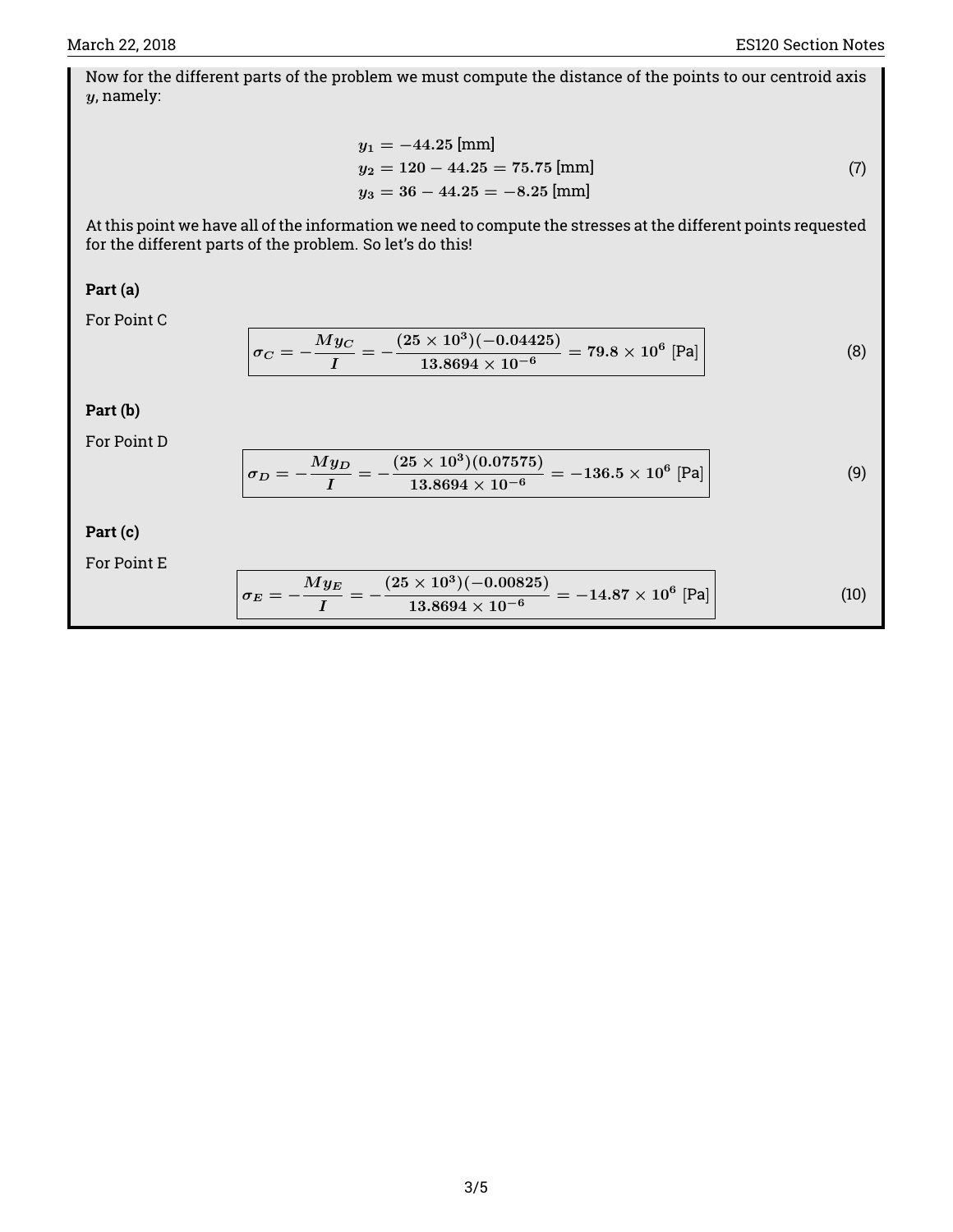## **Problem 2:**



**Figure 3**

Three wooden beams and two steel plates are securely bolted together to form the composite member shown. Using the data given below, determine the largest permissible bending moment when the member is bent about a horizontal axis.

|                              | Wood                                                         | Steel        |
|------------------------------|--------------------------------------------------------------|--------------|
| <b>Modulus of elasticity</b> | $\parallel 2 \times 10^6$ psi $\parallel 30 \times 10^6$ psi |              |
| Allowable stress             | $2000$ psi                                                   | $22,000$ psi |

#### **Solution 2**

We can easily identify that this problem is a composite problem. So now, we need to transform one material property into another using geometry. Therefore, let's pick wood as our reference material and scale the steel such that it is made of the same material but is instead thicker to compensate for the it's stiffness compared to the wood. To do that we introduce the ration  $n$  with respect to the wood, namely,

$$
n_w = 1 \quad \text{for wood} \tag{11}
$$

$$
n_s = \frac{E_s}{E_w} = \frac{30 \times 10^6}{2 \times 10^6} = 15 \quad \text{for steel} \tag{12}
$$

Now we compute the properties of the geometric section, which is simply dependent on the geometry and does not need to be related to  $n$ s. This is a much simpler calculation then what we saw in the previous example because our axis is now the horizontal axis and the material is uniform w.r.t. the horizontal axis. Therefore, to compute the moment of inertia we simply compute:

$$
I_s = \frac{1}{12} \left( \frac{1}{4} + \frac{1}{4} \right) (10)^3 = 41.6667 \left[ \text{in}^4 \right] \tag{13}
$$

$$
I_w = \frac{1}{12} (2 + 2 + 2) (10)^3 = 500 \,[\text{in}^4] \tag{14}
$$

Now for the transformed section, we must only need to transform respective sections we found above to the scale we derived at the beginning of the problem. Therefore, that becomes,

$$
I_{\text{trans}} = n_s I_s + n_w I_w = (15)(41.6667) + (1)(500) = 1125 \,[\text{in}^4] \tag{15}
$$

To obtain the larges permissible bending moment and relate that to the allowable stress we need to manipulate our equation below such that we get it as a function of the stress. The tricky part is to know that there is an  $n$  in the solution below. This makes sense, because we need to weigh the stress according to the ratio